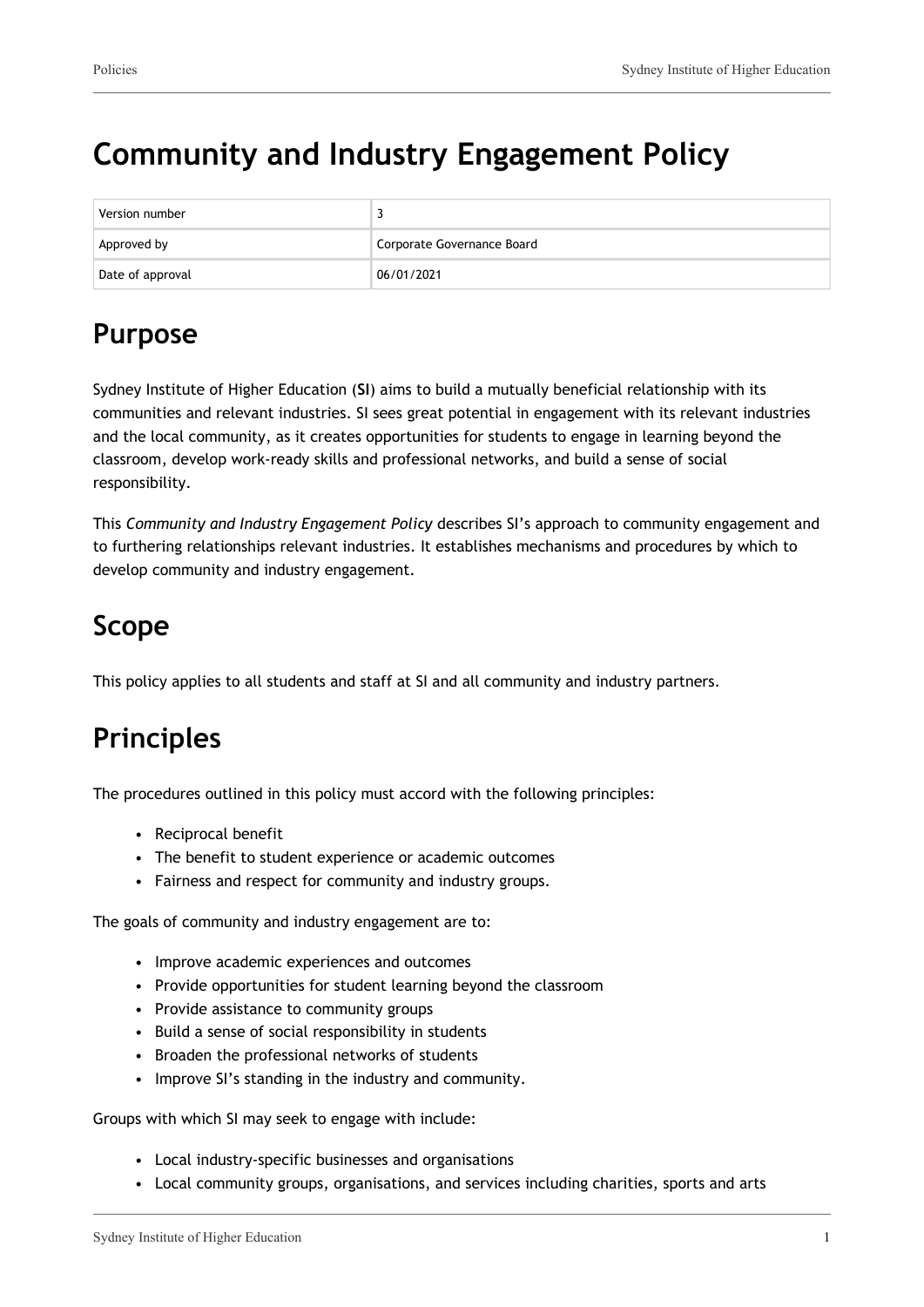initiatives, and cultural events and groups

• Local Aboriginal and Torres Strait Islander groups.

SI will utilise any number of the following methods of community and industry engagement:

- **Learning and teaching**: Work Integrated Learning initiatives, integration of local community and industry ideas and issues into program design and delivery
- **Research**: communicating and implementing knowledge, market research undertaken in cooperation with industry partners
- **Partnerships and outreach**: supporting community organisations
- **Events**: attending community and industry events
- **SI's community**: maintaining connections with alumni and staff as they move into other areas of the community and industry
- **Development activities**: staff engagement in community and industry events and initiatives as part of their professional and personal development.

### **Procedures**

#### *Framework for community engagement*

SI aims to build and advance a community engagement program through the following measures:

- Establishing sufficient funding set aside to support community engagement activities, on consideration of internal applications from staff
- Maintaining up to date knowledge of community issues and needs
- Integrating community resources and knowledge in curriculum and pedagogy
- Rewarding staff and students who can demonstrate positive external engagement outcomes.

Within five years of Commencing teaching activities, SI will develop a formal *Community Engagement Plan*, to take over from the informal program outlined in this policy.

#### *Approving community engagement*

An individual or group may submit a proposal for a community engagement activity to the SI President.

This proposal must:

- Describe the aim or intended outcome of the activity
- Outline the costs involved
- Describe the benefits for both parties
- Where possible, demonstrate relevance of the proposed activity to the learning outcomes or graduate attributes of the programs of students involved.

The President may ask for further clarification, approve, decline, or pass on the proposal to staff at an executive level as they see fit.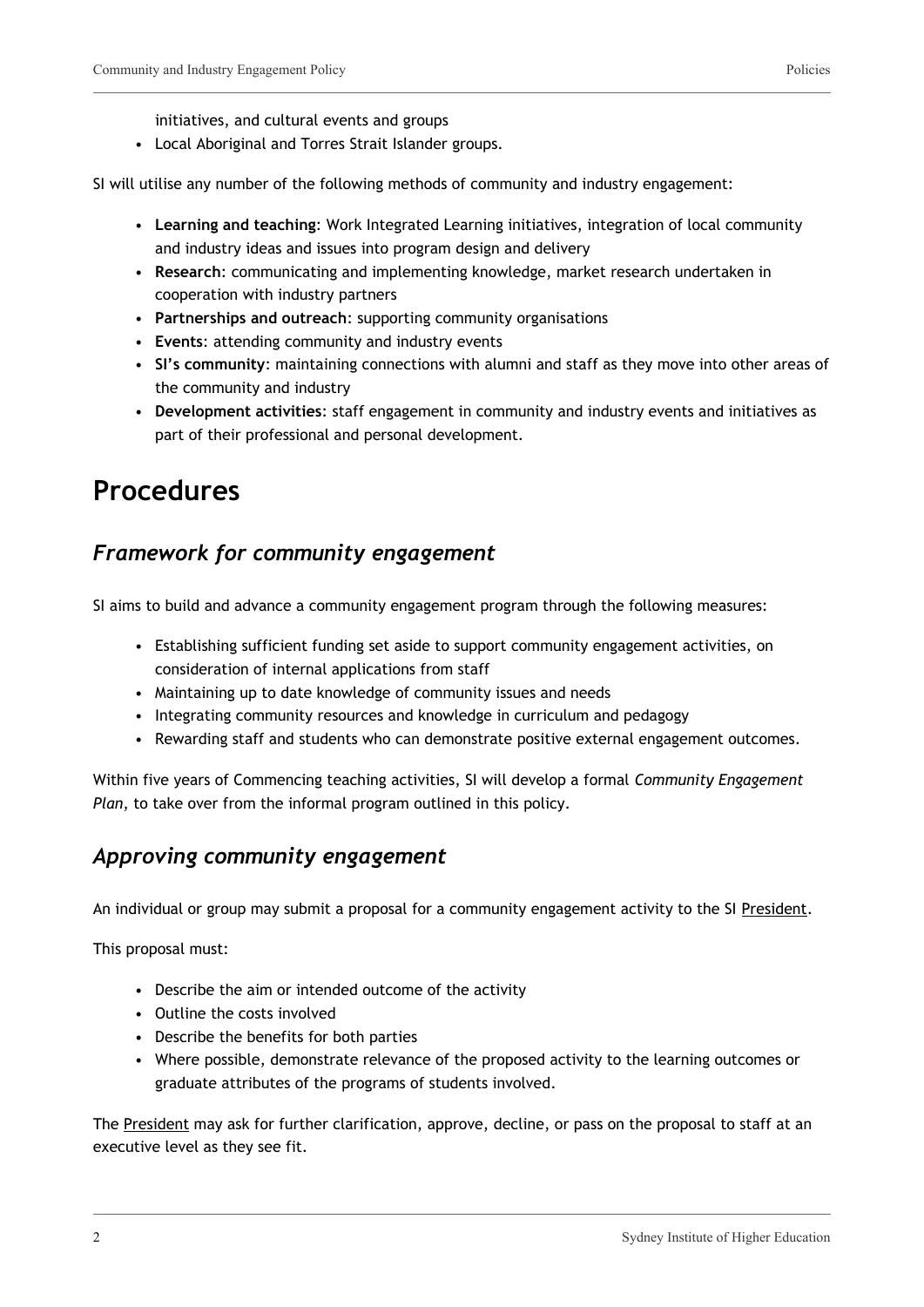Any community engagement activities that propose to interact with Aboriginal and Torres Strait Islander community groups will only be approved if evidence is provided that there has been consultation and discussion with the group in question, leading to an agreement that the project should proceed.

As a sign of respect, any community engagement activities occurring in a public place should only proceed (where practically possible) after consultation with, and approval from, local Aboriginal Elders.

### **Framework for industry engagement**

SI aims to build and advance an industry engagement program through the following key measures, implemented by President:

- Identify industry connections through monitoring the industry
- Attract industry connections through improving SI's reputation and holding industry events
- Establish industry connections by contacting potential industry connections and discussing potential mutually beneficial initiatives
- Maintain industry connections through regular contact and participation in projects and events.

Staff members may submit an industry engagement proposal, in particular professional development activities. However, the majority of industry engagement activities will occur as a result of strategic planning by the *Corporate Governance Board* taking advice from President

Priority will be given to industry engagement projects that can demonstrate research collaborations or outcomes, particularly SI submissions of joint funding bids with industry partners.

### **Rewarding community and industry engagement**

Staff and students who demonstrate exceptional efforts in community and industry engagement will be recognised and rewarded by:

- Acknowledging their contribution on the SI website and social media
- For students, issuing a certificate recognising their contribution
- For staff, taking external engagement activities and contributions into account during annual performance reviews.

If the community or industry engagement was part of a program, (such as work-integrated learning activities) students will receive credit points towards their program.

## **Policy Implementation and Monitoring**

The *Corporate Governance Board* delegates responsibility for the day-to-day implementation of this policy to the President as specified in 'Procedures' above.

The *Corporate Governance Board* will review all periodic reports, in accordance with the *Compliance Calendar*, from relevant committees and staff members.